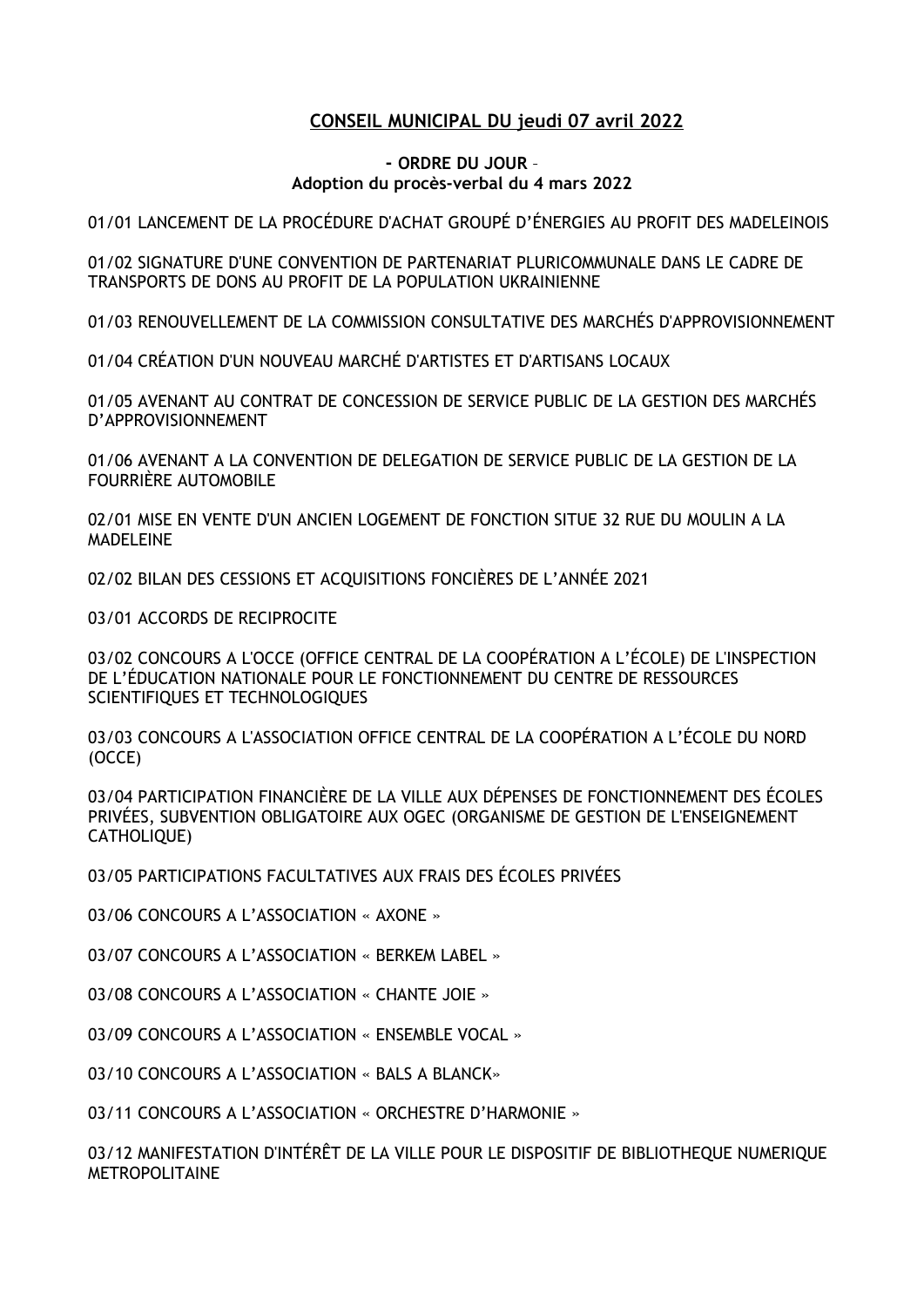04/01 RAPPORT ANNUEL DU SYNDICAT INTERCOMMUNAL DE CREATION ET DE GESTION DE LA FOURRIERE POUR ANIMAUX ERRANTS DE LILLE ET SES ENVIRONS - ANNEE 2020

04/02 RAPPORT ANNUEL DE LA DELEGATION DE SERVICE PUBLIC DE LA FOURRIERE AUTOMOBILE - ANNEE 2020

04/03 CONCOURS A L'ASSOCIATION ANACR (ASSOCIATION NATIONALE DES ANCIENS COMBATTANTS DE LA RÉSISTANCE)

04/04 CONCOURS A L'ASSOCIATION UNC (UNION NATIONALE DES COMBATTANTS)

04/05 CONCOURS A L'ASSOCIATION SMLH (SOCIÉTÉ DES MEMBRES DE LA LÉGION D'HONNEUR)

05/01 APPROBATION DU COMPTE DE GESTION 2021

05/02 APPROBATION DU COMPTE ADMINISTRATIF 2021

05/03 AFFECTATION DES RÉSULTATS DE L'ANNÉE 2021

05/04 VOTE DES TAUX DE LA FISCALITÉ DIRECTE LOCALE POUR L'ANNÉE 2022

05/05 RÉVISION DES AUTORISATIONS DE PROGRAMMES ET DES CRÉDITS DE PAIEMENT

05/06 VOTE DU BUDGET PRIMITIF 2022

05/07 CONCOURS A L'ASSOCIATION "AS COLLÈGE YVONNE ABBAS"

05/08 CONCOURS A L'ASSOCIATION "A.S.E.C.M."

05/09 CONCOURS A L'ASSOCIATION "USSA NATATION DE SAINT ANDRE"

05/10 CONCOURS A L'ASSOCIATION "LA PÉDALE MADELEINOISE"

05/11 CONCOURS A L'ASSOCIATION "LES AMIS DE LA PÉTANQUE MADELEINOISE"

05/12 CONCOURS A L'ASSOCIATION "FLAG FOOTBALL LES CAPRICORNES"

05/13 CONCOURS A L'ASSOCIATION "FOOTBALL CLUB MADELEINOIS"

05/14 CONCOURS A L'ASSOCIATION "JUDO CLUB MADELEINOIS"

05/15 CONCOURS A L'ASSOCIATION "LA MADELEINE ROSTAND CLUB"

05/16 CONCOURS A L'ASSOCIATION "LA MADELEINE VOLLEY BALL ET VIE ACTIVE"

05/17 CONCOURS A L'ASSOCIATION "LA MADELEINE TENNIS CLUB"

05/18 CONCOURS A L'ASSOCIATION "TEXAS RIDER'S"

05/19 CONCOURS A L'ASSOCIATION "USM - TENNIS DE TABLE"

05/20 CONCOURS A L'ASSOCIATION "USWLM HAND BALL CLUB"

05/21 CONCOURS A L'ASSOCIATION "SOCIÉTÉ DE TIR LA MADELEINOISE"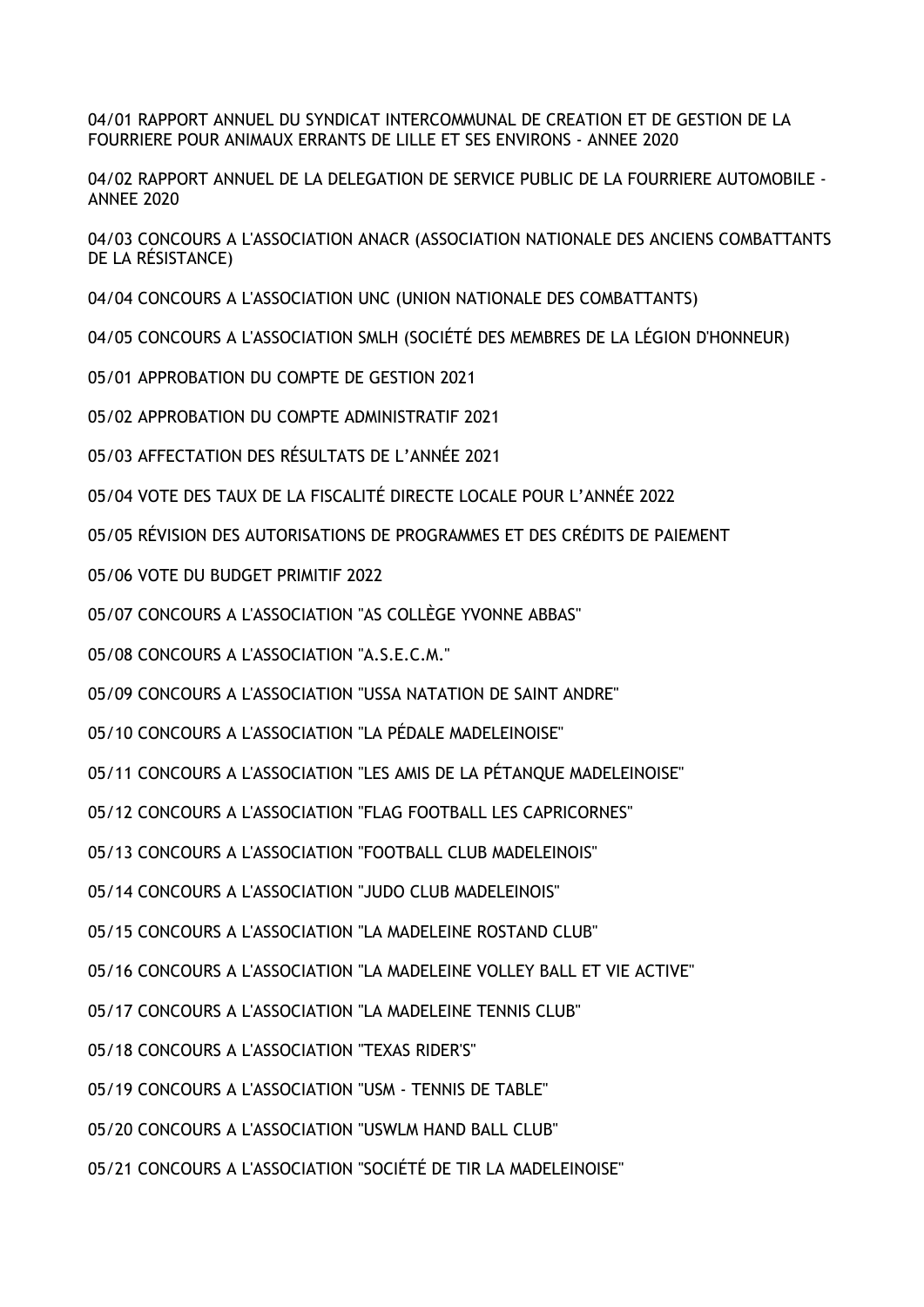05/22 CONCOURS A L'ASSOCIATION " LES AMARYLLIS"

05/23 CONCOURS A L'ASSOCIATION "POLE ESPOIRS GYMNASTIQUE"

05/24 CONCOURS A L'ASSOCIATION " RANDONNÉES ET DÉCOUVERTES"

05/25 CONDITIONS DE MISE A DISPOSITION DE LA PISCINE MUNICIPALE

05/26 CONCOURS A L'ASSOCIATION "CENTRE DE CULTURE ET D'ANIMATION"

05/27 CONCOURS A L'ASSOCIATION ACOLJAQ / CENTRE SOCIAL CHRISTIAN JANSSENS

05/28 CONCOURS A L'ASSOCIATION LA VOLIÈRE

05/29 CONCOURS A L'ASSOCIATION SYNDICAT D'INITIATIVE

05/30 CONCOURS AU CENTRE COMMUNAL D'ACTION SOCIALE

05/31 SUBVENTION EXCEPTIONNELLE AU CENTRE COMMUNAL D'ACTION SOCIALE DANS LE CADRE DE L'ACCUEIL DE REFUGIES UKRAINIENS

05/32 CONCOURS À L'ASSOCIATION UCAP

06/01 CONCOURS A L'ASSOCIATION MERDE AU CANCER

06/02 CONCOURS A L'ASSOCIATION AARLH

06/03 CONCOURS A L'ASSOCIATION MOUVEMENT VIE LIBRE

06/04 CONCOURS A L'ASSOCIATION ALLIANCE POUR L'EMPLOI ET LA SOLIDARITÉ

06/05 CONCOURS A L'ASSOCIATION SOLIHA METROPOLE NORD

07/01 CONCOURS A L'ASSOCIATION AMIC'ALL

07/02 CONCOURS A L'ASSOCIATION CAFA

07/03 CONCOURS A L'ASSOCIATION L.M.J.S.M

08/01 RENOUVELLEMENT DES MODALITÉS DE MISE EN ŒUVRE DES ASTREINTES

08/02 CRÉATION AU TABLEAU DES EFFECTIFS DE DEUX POSTES DE RÉDACTEUR TERRITORIAL

08/03 CRÉATION D'UN POSTE DE GARDIEN BRIGADIER AU TABLEAU DES EFFECTIFS

08/04 MISE EN PLACE DE LA RÉFLEXION AUTOUR DE LA PROTECTION SOCIALE COMPLÉMENTAIRE DES AGENTS DE LA VILLE DE LA MADELEINE

08/05 RECRUTEMENT D'AGENTS CONTRACTUELS SUR DES EMPLOIS NON PERMANENTS POUR FAIRE FACE A UN ACCROISSEMENT TEMPORAIRE D'ACTIVITÉ

08/06 CRÉATION D'UN COMITE SOCIAL TERRITORIAL LOCAL (COLLECTIVITÉS ET ÉTABLISSEMENTS PUBLICS D'AU MOINS 200 AGENTS)